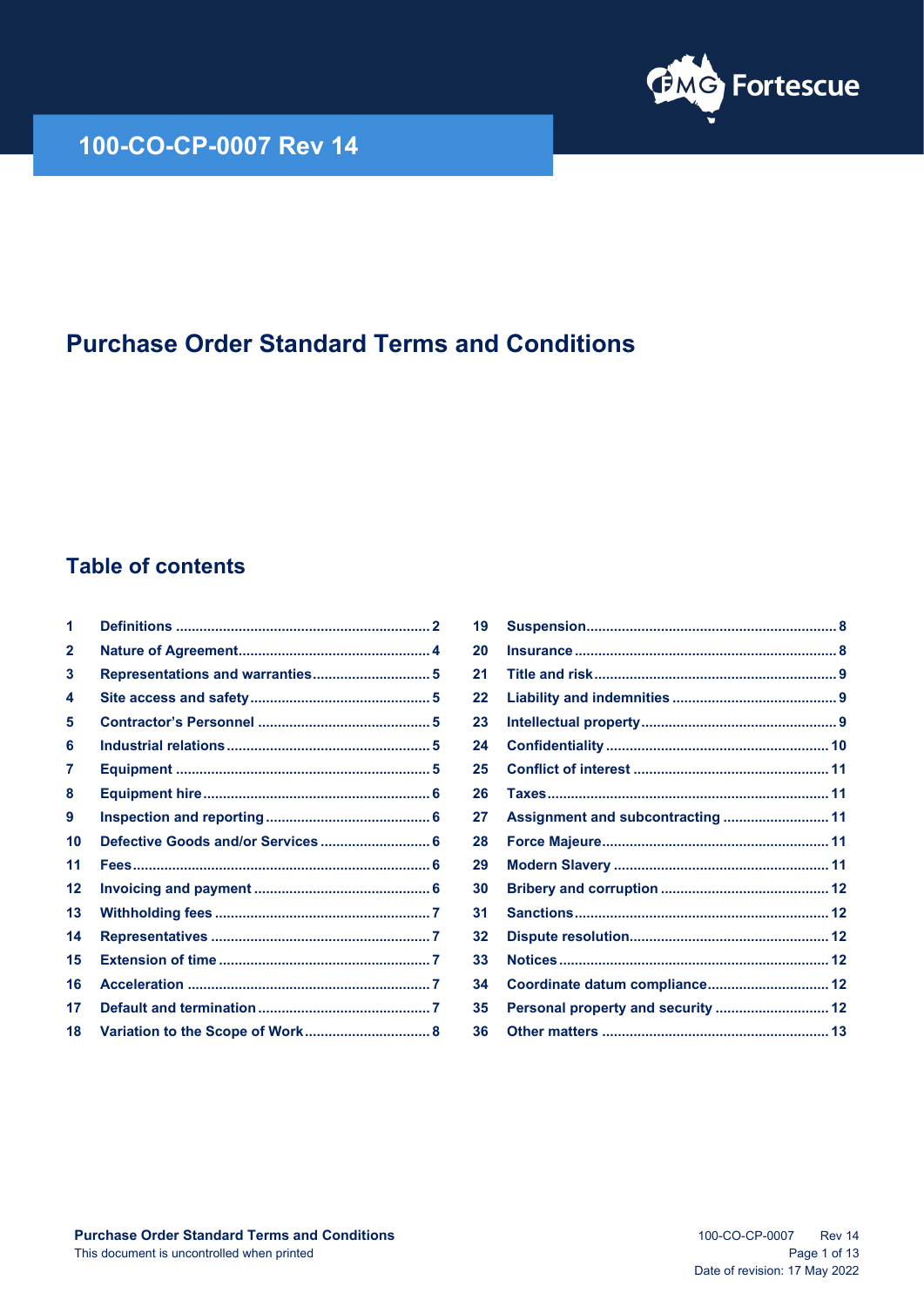

## <span id="page-1-0"></span>**1 Definitions**

1.1 In the Agreement unless the contrary intention appears:

**Agreement** means the agreement between the Principal and the Contractor comprised of the Purchase Order, these –Purchase Order - Standard Terms and Conditions and all other documents annexed to this document or specifically incorporated by reference (which in the event of any inconsistency, are to be construed in this order);

**Confidential Information** means all information (whether of a commercial, scientific, engineering, industrial, mining, technical, business, financial nature or otherwise) communicated in whatever form, in relation to:

- (a) the terms and contents of the Agreement;
- (b) information relating to the business or operations of the Principal;
- (c) information relating to the customers, clients, employees, subcontractors of a Party or other persons doing business with that Party;
- (d) information disclosed by or on behalf of the Principal to the Contractor at any time or learnt by the Contractor in carrying out the Services, including all Principal supplied information and Principal's Background IP and Project IP;
- (e) all information and documents designated or marked as confidential or proprietary and disclosed by or on behalf of the Principal to the Contractor;
- (f) information which the Contractor ought to know is confidential; and
- (g) information which is by its nature confidential;

**Conflict of Interest** means a conflict of interest between the Principal or its Personnel, and the Contractor or its Personnel, whether that conflict of interest is perceived or actual;

**Contractor** means the person, firm or company named in the Purchase Order as the supplier of Goods and/or Services;

**Contractor Insurance** means each of the insurances the Contractor is required to effect and maintain in accordance with clause [20.1](#page-7-3) of the Agreement;

**Contractor's Background IP** means the Contractor or its Personnel's Intellectual Property Rights, which:

- (a) are in existence at the date of the Purchase Order; or
- (b) come into existence after the date of the Purchase Order otherwise than in connection with the Agreement;

**Contractor's Representative** means the person appointed by the Contractor to act on its behalf in relation to the Agreement as notified to the Principal;

**Defective Goods and/or Services** means Goods and/or Services which are not in accordance with the Agreement, or are not to the quality or workmanship expected of a Relevant Contractor;

**Delivery Date** means (where relevant) the date the Goods must be delivered, and the Services must be completed by the Contractor as specified in the Purchase Order or Scope of Work, or, if no such date is specified, the date following a reasonable period of time from the date of the Purchase Order, having regard to the nature of the Goods and/or Services and the Intended Purpose;

**Employee Claim** means any claim in respect of any death, injury or occupational disease of any Personnel of the Contractor which is caused or contributed to by the Contractor or arises out of or in connection with the Agreement;

**Equipment** means the equipment, mobile plant, tools, appliances and other property supplied by the Contractor for the purpose of supplying the Goods and/or performing the Services, and includes any Hired Equipment;

**Excluded Loss** means loss of revenue and profit (other than revenue or profit derived directly from payments for Goods and/or Services under the Agreement), loss or denial of opportunity, loss of access to markets, loss of goodwill, loss of business reputation, increased overhead costs and all other loss which is indirect, remote or unforeseeable loss;

**Expiry Date** means the later of:

- (a) the date on which all of the Goods have been delivered and, if applicable, commissioned, and the Services have been provided; or
- (b) the date the Contractor has demobilised all of its Personnel and Equipment from Site as required under the Agreement (as applicable);

**Financiers** means at any time those persons who, at such time, have provided, or have commitments to provide, any financing facilities to the Principal or any one or more of its Related Bodies Corporate for any purpose (including, without limitation, bonds, notes or other capital market issues, loans, guarantees, letters of credit and hedging facilities) and any assignee, transferee, agent, trustee or other representative at such time of any such person or persons;

**Force Majeure** means any one, or combination, of the following events or circumstances:

- <span id="page-1-1"></span>(a) a cyclone, hurricane or typhoon named in accordance with the procedures determined and approved by the "World Meteorological Organisation's Tropical Cyclone Committees" and the effects of rain-bearing depression into which any such named cyclone may weaken;
- <span id="page-1-2"></span>(b) earthquake, landslide, tsunami, mudslide or other catastrophic natural disaster;
- <span id="page-1-3"></span>(c) civil riot, civil rebellion, revolution, terrorism, insurrection, militarily usurped power, act of sabotage, act of a public enemy, war (whether declared or not) or other like hostilities;
- (d) fire caused by any of the events referred to in paragraphs [\(a\),](#page-1-1) [\(b\)](#page-1-2) o[r \(c\);](#page-1-3)
- (e) ionising radiation, contamination by radioactivity, nuclear, chemical or biological contamination,

but excludes any such event or circumstance, or its consequences, to the extent:

- (f) it was caused by a breach of the Agreement by the affected Party or the act or omission of the affected Party or its Personnel;
- (g) it was within the reasonable control of the affected Party or its Personnel; or
- (h) where the affected Party is the Contractor:
	- (i) it was caused by any breakdown of the Equipment or any Defective Goods and/or Services; or
	- (ii) it could have been protected against, prevented or overcome by the Contractor had it acted as would ordinarily be expected of a Relevant Contractor;

**Good Industry Practice** means the practices, methods and acts engaged in or approved by a person which, in the conduct of its undertaking, exercises that degree of due diligence, prudence and foresight reasonably and ordinarily exercised by skilled and

**Purchase Order Standard Terms and Conditions** 100-CD-0007 Rev 14 This document is uncontrolled when printed  $\blacksquare$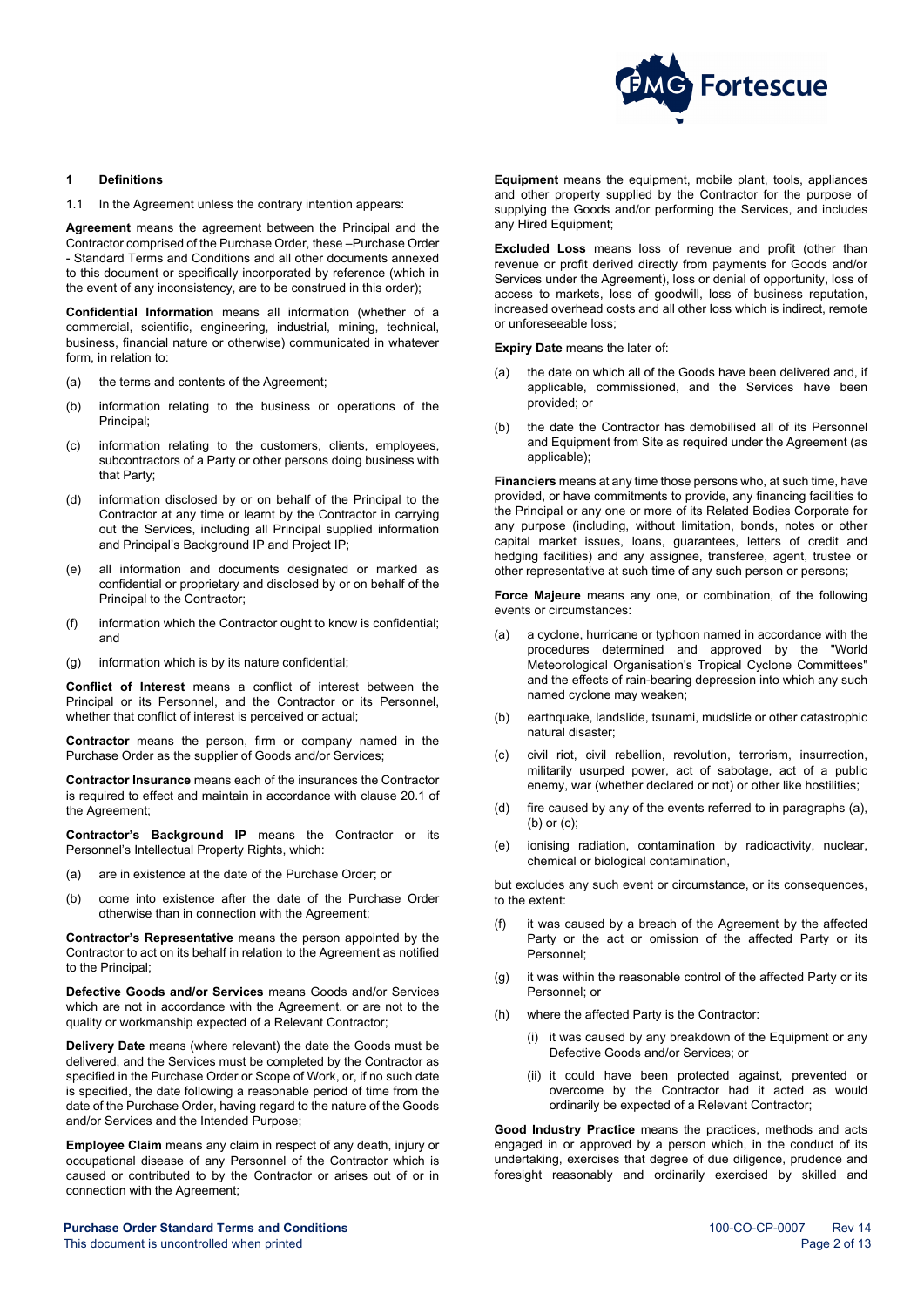

experienced persons, and in respect of the Contractor, performance as would ordinarily be expected of a Relevant Contractor;

**Goods and/or Services** means all goods to be supplied and/or services to be performed by the Contractor in accordance with the Agreement including:

- (a) all goods and/or services set out in any applicable Purchase Order;
- (b) the provision of any Hired Equipment;
- (c) other services, functions, responsibilities and obligations that the Agreement provides that the Contractor has or will perform; and
- (d) all responsibilities and functions not specifically described in the Agreement but which are incidental to, or otherwise necessary for the Contractor to provide the Goods and/or Services under the Agreement;

**Government Authority** means a national, state, regional, local, territorial or municipal government, ministry, governmental department or legislative, judicial or administrative body having jurisdiction over the Parties, the Goods and/or Services or the Site;

**GST Law** means has the meaning given in section 195-1 of *A New Tax System (Goods and Services Tax) Act 1999* (Cth);

**Hired Equipment** has the meaning set out in clause [8](#page-5-5) of the Agreement;

**HSES Legislation** means all relevant written laws relating to health and safety, including the *Mines Safety and Inspection Act 1994* (WA), the *Occupational Safety and Health Act 1984* (WA) and any other applicable Legislation relating to health and safety on the Site, and all relevant health and safety regulations, codes of practice of safety standards made pursuant to those Acts or any other Legislation dealing with workplace health and safety that may apply from time to time;

**Insolvency and Insolvent** has the meaning given to it in the *Corporations Act 2001* (Cth);

**Intellectual Property Rights** means all copyright and analogous rights, all rights in relation to inventions (including patent rights), plant varieties, registered and unregistered trademarks (including service marks), registered designs, confidential information (including trade secrets), know-how, circuit layouts and all other rights throughout the world resulting from intellectual activity in the industrial, scientific or artistic fields;

**Intended Purpose** means the intended purpose of the Goods and/or Services as stated in the Agreement or as could be reasonably inferred from the Agreement by a Relevant Contractor;

#### **Legislation** means:

- (a) any Act of Parliament in any Australian jurisdiction (including the Commonwealth) for the time being in force and all proclamations, regulations, by-laws, orders, notices, rules of court, town planning schemes, resolutions or other instruments made under any or by the authority of any such Act of Parliament or written law and having legislative effect; and
- (b) all licences, qualifications, registrations and other statutory requirements necessary for supply of the Goods and/or performance of Services under the Agreement,
- and *Legislative* as the corresponding meaning;

**Modern Slavery** has the meaning given in the *Modern Slavery Act 2018* (Cth);

**Moral Rights** has the meaning given in the *Copyright Act 1968* (Cth);

**Purchase Order Standard Terms and Conditions** 100-CDCP-0007 Rev 14 This document is uncontrolled when printed **Page 3 of 13** and 2 of 13

**Net Amount** means the net amount payable for the Goods and/or Services set out in the Purchase Order:

**Party** means the Contractor or the Principal and **Parties** means both of them;

## **Personnel** means:

- (a) in relation to the Principal, any of the Principal's or its Related Bodies Corporates' employees, contractors, agents, consultants or representatives; and
- (b) in relation to the Contractor, any of the Contractor's or Subcontractors' or either of their Related Bodies Corporates' employees, contractors, agents, consultants or representatives;

**PPS Law** means:

- (a) the PPSA<sup>-</sup>
- (b) any regulations made at any time under the PPSA; and
- (c) any amendment to any of the above;

**PPSA** means the *Personal Property and Securities Act 2009* (Cth);

**Principal** means Chichester Metals Pty Ltd (ACN 109 264 262) or its Related Body Corporate specified on the Purchase Order;

**Principal's Background IP** means the Principal's Intellectual Property Rights which:

- (a) are in existence at the date of the Purchase Order; or
- (b) come into existence after the date of the Purchase Order otherwise than in connection with the Agreement,

which the Principal makes available, contributes, brings to, or uses in connection with the Agreement;

#### **Principal's Policies and Procedures** means:

- (a) the Principal's policies and procedures provided by the Principal to the Contractor from time to time which are, or may become applicable to the Site or the Goods and/or Services, including those set out on the Principal's extranet (available via [https://fmgl.sharepoint.com/sites/extranet\)](https://fmgl.sharepoint.com/sites/extranet); and
- (b) the policies and procedures (if any) set out or referred to in any schedule attached to the Agreement;

**Principal's Premises** means the land or premises on or in which the Principal's Property is situated prior to it being provided to the Contractor;

**Principal's Property** means any plant, equipment, tools, appliances, materials, drawings, data, specifications or other property and items that the Principal provides to the Contractor to enable it to perform its obligations under the Agreement;

**Principal's Representative** means the person appointed by the Principal to act on its behalf in relation to the Agreement as notified to the Contractor;

**Project IP** means all Intellectual Property Rights (present or future) created, discovered or coming into existence as a result of, for the purpose of, or in connection with, the provision of any Goods and/or Services or the Agreement;

#### **Proof of Delivery** means:

- (a) in respect of Goods, a delivery document which evidences the delivery of the Goods and includes as a minimum, the freight provider's details, the packing list, name and signature of the recipient; or
- (b) in respect of Services, a time sheet, service log or such other document which evidences the performance of the Services;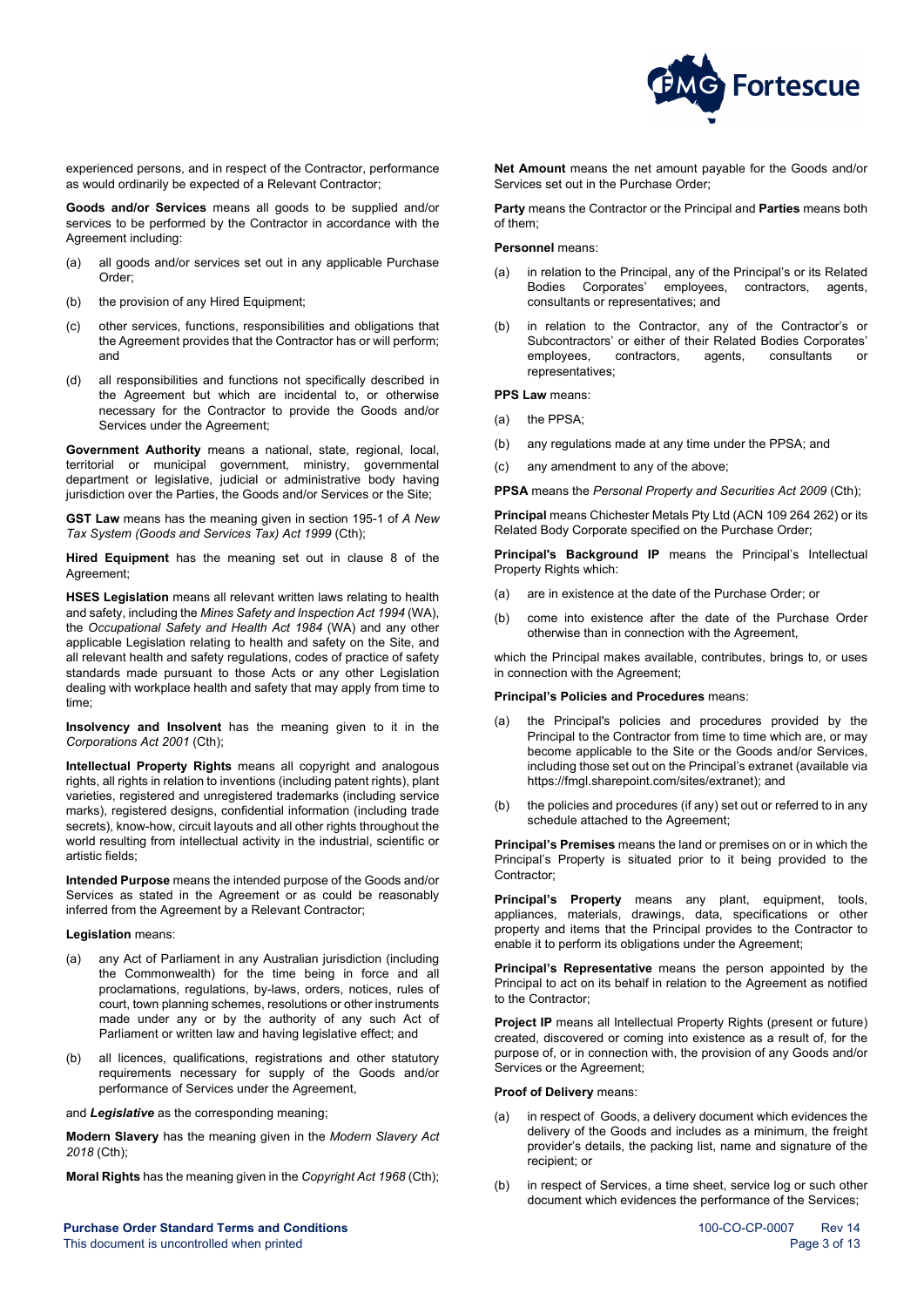

**Purchase Order** means the document entitled 'Purchase Order' issued by the Principal to the Contractor for the supply of Goods and/or Services in accordance with the Agreement and includes any schedules attached to the relevant Purchase Order;

**Related Body Corporate** means any related body corporate as defined in the *Corporations Act 2001* (Cth);

**Relevant Contractor** means a contractor that exercises the degree of skill, quality, care, diligence and prudence that would reasonably be expected of a competent, expert and experienced contractor undertaking work, tasks, services, functions, responsibilities and obligations required for the provision of goods and/or services of a similar nature to the Goods and/or Services contemplated under the Agreement;

**Sanction** means any economic or financial sanction, trade embargo or similar measures imposed, enacted, administered or enforced from time to time by a Sanctions Authority;

**Sanctioned Country** means any country or territory which is the target of country-wide or territory-wide Sanctions, which as at the date of the Agreement, comprise: Cuba, Iran, North Korea, Syria, Libya, Sudan, South Sudan, Myanmar, Russia, Crimea, Ukraine, Belarus and Venezuela;

**Sanctioned Person** means any person or entity which is:

- (a) listed on, or is owned or controlled directly or indirectly (as such terms are used in the Sanction or in any guidance in relation to the Sanction) by a person or entity listed on, a Sanctions List;
- (b) located in, incorporated under the law of, or acting on behalf of a person located in or organised under the laws of a Sanctioned Country; or
- (c) otherwise a target of a Sanction;

**Sanctions Authority** means each of the following:

- (a) the United States of America;
- (b) the United Nations;
- (c) the European Union and any present or future member state thereof;
- (d) the United Kingdom;
- (e) Australia; and
- (f) the respective governmental and official institutions or agencies of any of the foregoing including the Office of Foreign Assets Control (OFAC) by the United States' Department of the Treasury, the United States' Department of State, the Security Council of the United Nations, Her Majesty's Treasury by the Government of the United Kingdom, the Ministry for the Economy and Finance (Directorate-General of the Treasury) of France and the Australian Sanctions Office by Australia's Department of Foreign Affairs and Trade;

**Sanctions List** means any of the lists of specifically designated nationals or designated persons or entities (or equivalent) held, issued or maintained by any Sanctions Authority, each as amended, supplemented or substituted from time to time;

**Scope of Work** means the scope of the Services to be performed and/or the Goods to be supplied as specified in the Purchase Order including documents annexed to the Purchase Order or incorporated in the Purchase Order by reference;

**Site** means the Principal's site or as otherwise specified on the Purchase Order or in the Scope of Work;

**Site Manager** means, in respect of:

- (a) a Site which is a 'mine' as that term is defined in the Mines Safety and Inspection Act 1994 (WA), the person appointed from time to time as the registered mine manager at the Site for the purposes of section 33 of the Mines Safety and Inspection Act 1994 (WA); or
- (b) any other Site, any person appointed by the Principal from time to time as the manager of the Site;

**Subcontract** means any permitted contract or other arrangement between the Contractor and any Subcontractor in relation to the performance of the Contractor's obligations under the Agreement;

**Subcontractor** means any person engaged by the Contractor to perform any portion of the Services or supply any part of the Goods, and includes their employees, agents, consultants and invitees;

**Tax Invoice** has the same meaning as in the GST Law;

**Term** means the period from the date of the Purchase Order until the Expiry Date (unless extended by the agreement of the Parties);

**Third Party Claim** means any claim in respect of:

- (a) loss or destruction of, or injury or damage to, or loss of use of any real or personal property; and/or
- (b) any personal injury to or death of any person arising out of, or caused by, any act or omission, or the supply or non-supply of the Goods and/or Services, by the Contractor or its Personnel;

**Variation** means any addition, reduction or change to the Scope of Work;

**Variation Proposal** means a written proposal provided by the Contractor addressing the particulars of any Variation; and

**Warranty Period** means the period commencing on the first date of delivery of Goods or performance of Services under the Agreement, ending:

- (a) 12 months; or
- (b) such other period stated in the Purchase Order,

after the Expiry Date.

## <span id="page-3-0"></span>**2 Nature of Agreement**

- 2.1 The Contractor agrees to diligently commence the supply of the Goods and/or performance of the Services from the date of the Purchase Order to ensure it supplies the Goods to the Site and/or completes the Services:
	- (a) by the Delivery Date; and
	- (b) in accordance with the terms of the Agreement.
- 2.2 The Agreement does not confer upon the Contractor any exclusivity in respect of the supply of any Goods and/or Services at the Site or otherwise.
- 2.3 The Contractor agrees to notify the Principal if it finds any errors, omissions or inconsistencies in information provided by the Principal. Except as prescribed by Legislation, the Principal gives no warranty of accuracy, sufficiency or otherwise in relation to information provided to the Contractor and disclaims all responsibility for such information.
- 2.4 Where Goods and/or Services are provided pursuant to a contract which is already in effect between the Principal and the Contractor, the terms of that contract continue to apply and the terms of the Agreement do not apply.
- 2.5 Any terms and conditions created or supplied by the Contractor, in respect of the Goods and/or Services, will be of no legal effect and will not constitute part of the Agreement.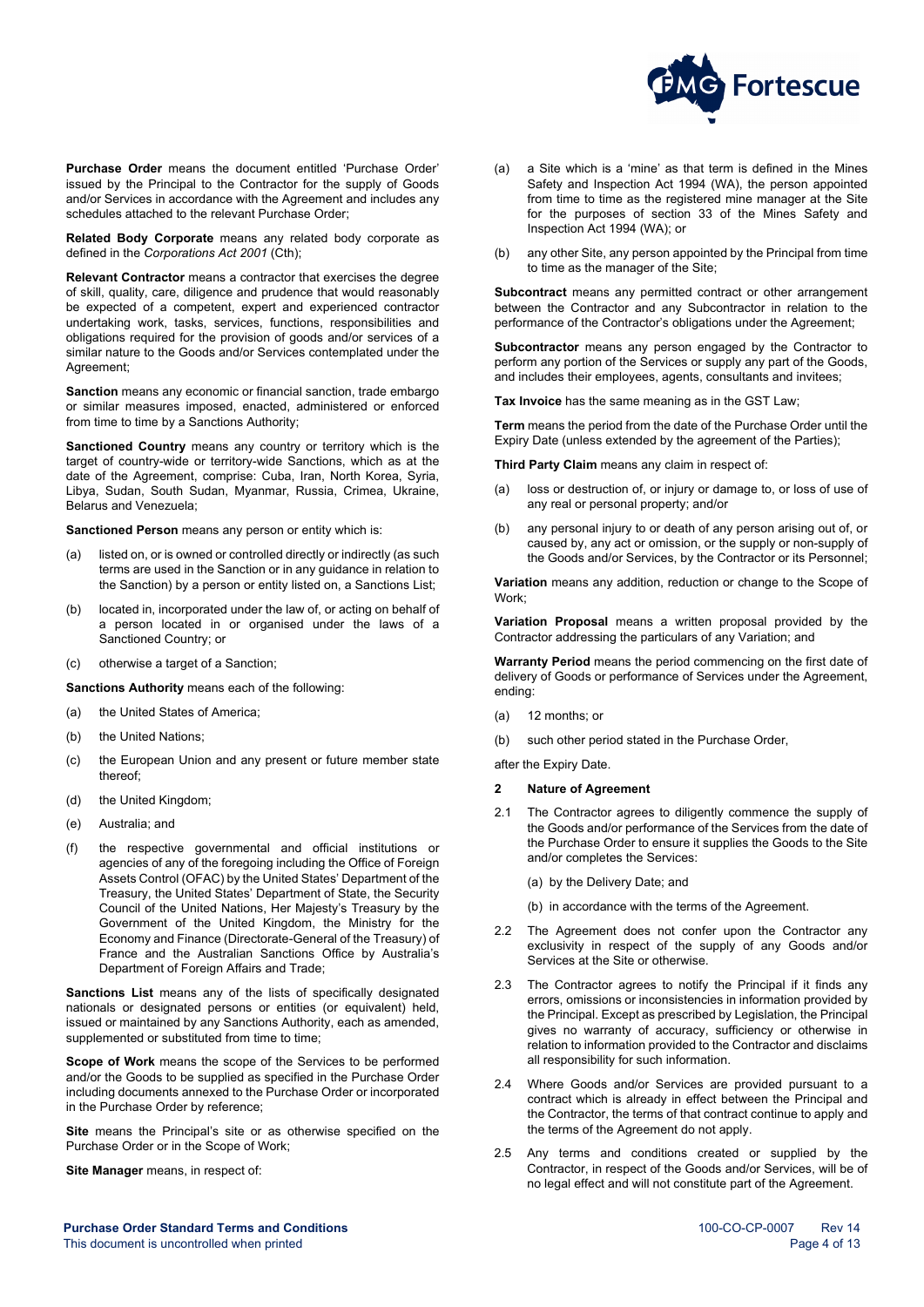

#### <span id="page-4-0"></span>**3 Representations and warranties**

- 3.1 The Contractor represents and warrants that:
	- (a) the Goods and/or Services will:
		- (i) match the description and specification in the Agreement;
		- (ii) be supplied in accordance with Good Industry Practice;
		- (iii) fit for their Intended Purpose; and
		- (iv) comply with all applicable Legislation;
	- (b) all Goods supplied will be:
		- (i) of merchantable quality;
		- (ii) manufactured strictly in accordance with any manufacturing drawings, Scope of Work or descriptions supplied to the Contractor by the Principal;
		- (iii) free from any encumbrance, lien, mortgage, security or charge in favour of a third party or any other third-party interest, from the time of delivery to the Principal; and
	- (c) all Equipment used by the Contractor in the supply of the Goods and/or Services will be maintained in safe working condition, will comply with all Legislation applicable to such Equipment, and be maintained and operated by suitably qualified and competent Personnel.
- 3.2 These warranties remain unaffected notwithstanding any information which the Principal provides to the Contractor.
- 3.3 The Contractor is deemed to have:
	- (a) satisfied itself as to the nature and extent of the risks assumed by it under the Agreement; and
	- (b) gathered all information necessary to perform its obligations under the Agreement.

## <span id="page-4-1"></span>**4 Site access and safety**

- 4.1 The Principal grants to the Contractor a non-exclusive and non-assignable licence to access the Site during the Term to perform its obligations under the Agreement.
- 4.2 The Contractor must obtain all applicable permits, licences, exemptions, consents and approvals required for the Contractor to supply the Goods and/or perform the Services.
- 4.3 The Contractor must, and must ensure its Personnel:
	- (a) carry out the Services in a safe manner and use best endeavours to achieve zero classified injuries;
	- (b) not interfere with the Principal's activities or the activities of any other person at the Site;
	- (c) be aware of and comply with, and ensure that its Personnel are aware of and comply with, all:
		- (i) applicable Legislation (including HSES Legislation);
		- (ii) the Principal's Policies and Procedures (to the extent they are applicable to the Agreement); and
		- (iii) directions given by the Principal's Representative and the Site Manager
- 4.4 Without limiting the Contractor's other obligations under the Agreement, the Contractor must notify the Principal's Representative and the Site Manager as soon as practicable, but in any event pursuant to the Principal's Policies and

**Purchase Order Standard Terms and Conditions**<br>
This document is uncontrolled when printed **100-CO-CP-0007** Rev 14<br>
Page 5 of 13 This document is uncontrolled when printed

Procedures, of any accident, injury, loss or damage which occurs at the Site.

#### <span id="page-4-2"></span>**5 Contractor's Personnel**

- 5.1 The Contractor must engage all personnel necessary for the supply of the Goods and/or Services under the Agreement.
- 5.2 The Contractor must employ or cause to be employed only personnel that are careful, skilled and experienced to the degree ordinarily expected of personnel engaged in the supply of goods and/or services similar to the Goods and/or Services acting in accordance with Good Industry Practice.
- <span id="page-4-5"></span>5.3 No Contractor's Personnel may commence work on Site unless she/he has attended, at the Contractor's expense, the induction courses required by the Principal to be attended by all persons engaged at the Site.
- 5.4 The Principal will provide accommodation and messing facilities at no cost to the Contractor for its Personnel engaged in the supply of the Goods and/or Services at the Site.
- 5.5 To the extent permitted by Legislation, during the Term and extending for a period of 6 months after the Expiry Date, the Principal's Personnel are not to be engaged or offered employment by the Contractor, without the prior written approval of the Principal.

## <span id="page-4-3"></span>**6 Industrial relations**

- 6.1 The Contractor is responsible for conducting its industrial and employee relations with its Personnel in a manner conducive to preventing any delay or disruption in the provision of the Goods and/or Services, including by taking all prudent steps to maintain harmonious and productive relations with its Personnel.
- 6.2 The Contractor must ensure that the terms and conditions of employment of all of its Personnel engaged in the supply of Goods and/or Services under the Agreement are at all times regulated by an agreement made under the *Fair Work Act 2009* (Cth).
- 6.3 The Principal may, at any time in its absolute discretion, direct the Contractor to withdraw any of its Personnel from providing any part of the Goods and/or Services and the Contractor must promptly arrange for the person to cease being involved in any way in the provision of the Goods and/or Services notwithstanding any provision in any other contract. If so directed by the Principal, the Contractor must replace the person with a person of suitable ability, experience and qualifications within a time period specified by the Principal.

## <span id="page-4-4"></span>**7 Equipment**

- 7.1 The Contractor agrees to supply the Equipment at its own risk and expense and to maintain such Equipment on Site and in safe, operable, good working condition throughout the Term.
- 7.2 The Principal may reject any item of Equipment which it determines is unsafe or unsuitable for the purposes of the Agreement. If any Equipment is so rejected then it must be either repaired or replaced to the satisfaction of the Principal within a time period specified by the Principal in writing. The Contractor must provide all spare parts and consumable items for the Equipment.
- 7.3 The Contractor agrees the Principal's Property may only be used for the purposes of fulfilling the Contractor's obligations under the Agreement, and the Contractor is liable to the Principal for any loss or damage to the Principal's Property by the Contractor's Personnel.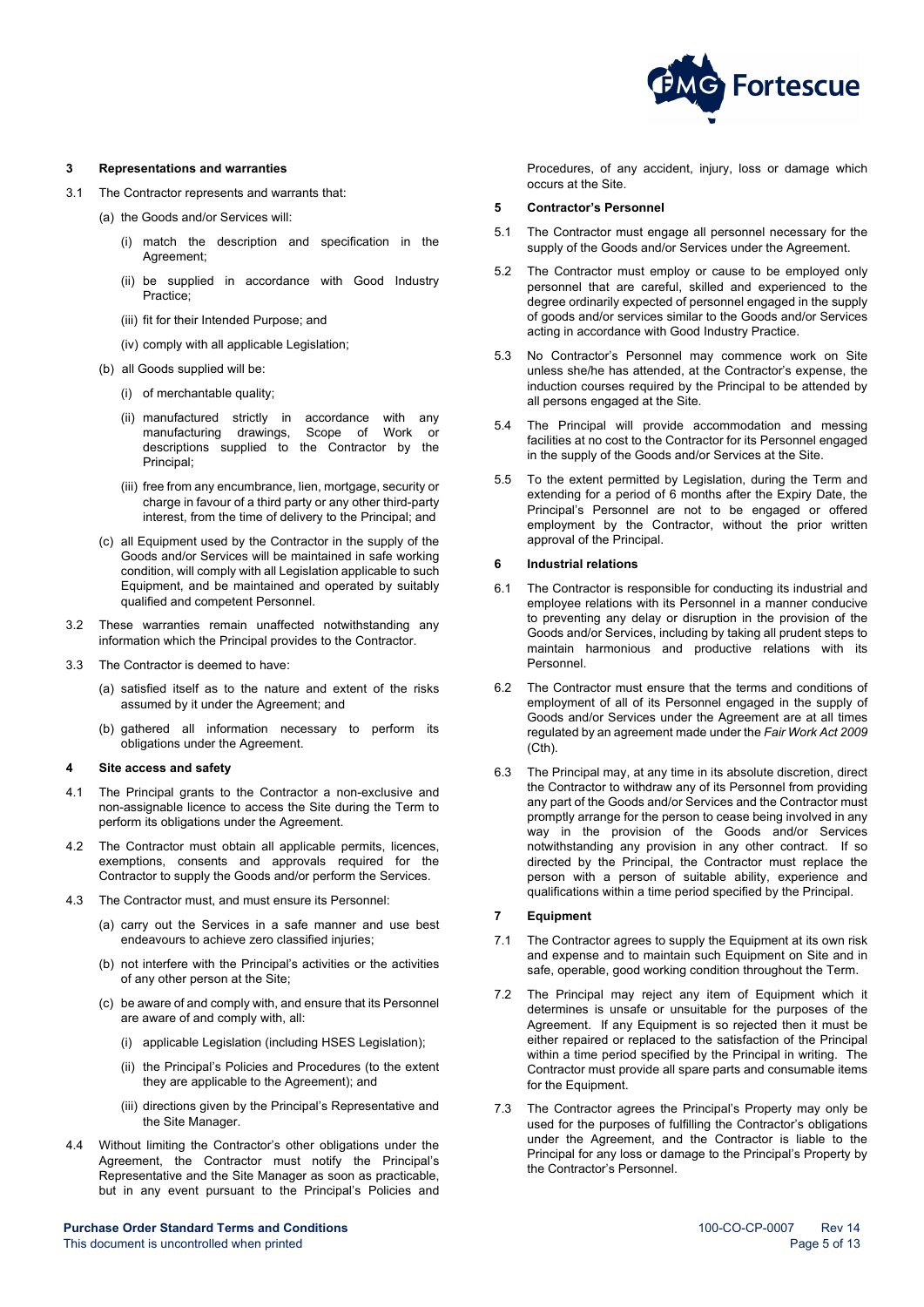

- <span id="page-5-6"></span>7.4 The Contractor must not remove the Principal's Property from the Principal's Premises without the Principal's prior written consent.
- 7.5 Subject to claus[e 7.4,](#page-5-6) if the Contractor removes any Principal's Property from the Principal's Premises, then it must:
	- (a) ensure that the Principal's Property is serviced and maintained in good working order, repair and condition (fair wear and tear excepted) and is capable of being used for the purpose which it was intended; and
	- (b) return the Principal's Property to the Principal's Premises promptly after it is no longer required by it to fulfil its obligations under the Agreement.

#### <span id="page-5-0"></span>**8 Equipment hire**

- <span id="page-5-5"></span>(a) This clause [8](#page-5-0) only applies if, pursuant to the Scope of Work, the Principal requires the Contractor to lease items of equipment to the Principal on Site (**Hired Equipment**).
- (b) The Contractor will lease the Hired Equipment to the Principal for the duration set out in the Scope of Work.
- (c) Unless otherwise directed by the Principal, the Contractor must perform all maintenance of the Hired Equipment at its own cost and risk to ensure that the Hired Equipment is in good operating condition at all times.
- (d) The Contractor warrants that:
	- it has the necessary rights, title and interest in all Hired Equipment to enable it to lease the Hired Equipment to the Principal on the terms of the Agreement;
	- (ii) it has insured the Hired Equipment for its full value and such insurance covers the Principal and its Personnel operating the Hired Equipment;
	- (iii) the Hired Equipment is in good, proper and safe working order and complies with all Legislation; and
	- (iv) the Hired Equipment has been properly maintained by the Contractor and has all necessary guards and safety equipment fitted.
- (e) Any Personnel provided by the Contractor to operate Hired Equipment must be suitably qualified and trained, and formally inducted to work at the Site in accordance with clause [5.3.](#page-4-5)
- (f) Unless the Hired Equipment is being operated by or at the direction of the Contractor or its Personnel (including any commissioning of the Hired Equipment), the Principal will be responsible for loss or damage which it causes to the Hired Equipment from the later of its delivery to the Site or its commissioning, until the Hired Equipment is returned to the Contractor at its relevant return point, as nominated in the Scope of Work. If no return point is nominated in the Scope of Work, the relevant return point shall be the area on Site where the Contractor first provided the Hire Equipment to the Principal.
- (g) At the Principal's request, the Contractor must conduct any commissioning of the Hired Equipment or supervise the Principal's commissioning of the Hired Equipment, to the Principal's satisfaction.

#### <span id="page-5-1"></span>**9 Inspection and reporting**

9.1 The Contractor must keep the Principal's Representative fully informed of all aspects of the provision of the Goods and/or Services.

- 9.2 Subject only to providing reasonable notice, at any time during the supply of the Goods and/or Services the Principal may inspect, examine, review and witness tests on the Goods and/or Services or their results at the Site, the Contractor's premises or at the premises of a Subcontractor.
- 9.3 If, as a result of any review, inspection, examination, or witnessing of testing, the Principal is not satisfied that the Goods and/or Services will comply in all respects with the Agreement, the Principal may exercise its rights to terminate under clause [17.3.](#page-6-5)

## <span id="page-5-2"></span>**10 Defective Goods and/or Services**

- 10.1 If upon inspection or testing during the Term and until the end of the Warranty Period, the Principal identifies Defective Goods and/or Services, it may at its election:
	- (a) reject the Defective Goods and/or Services by notifying the Contractor that it is rejecting them;
	- (b) direct the Contractor to make good the Defective Goods and/or Defective Services; or
	- (c) make good the Defective Goods and/or Services itself; and
	- the Contractor must:
	- (d) refund to the Principal any payments made by the Principal in respect of any Defective Goods and/or Services that the Principal rejects;
	- (e) make good free of charge any Defective Goods and/or Services as per the Principal's request; or
	- reimburse the Principal for any expenses the Principal incurs in making good any Defective Goods and/or Services itself.
- 10.2 The remedies provided in this clause do not exclude any other remedies provided by law.
- 10.3 If the Contractor identifies Defective Goods, Defective Services, or carries out a product or safety recall or equivalent process in respect of any Goods, it must promptly notify the Principal's Representative in writing.

#### <span id="page-5-3"></span>**11 Fees**

- 11.1 In consideration for the supply of the Goods and/or Services, the Principal will pay the Contractor the Net Amount.
- 11.2 The rates set out in the Agreement will be the sole consideration payable to the Contractor under the Agreement, and are deemed to include all risks, liabilities and obligations expressed or implied in the Agreement or incurred in the course of the supply of the Goods and/or Services.
- 11.3 The Contractor will pay all costs, taxes, expenses and liabilities incurred by the Contractor in the course of the supply of Goods and/or Services under the Agreement.

#### <span id="page-5-4"></span>**12 Invoicing and payment**

- 12.1 The Contractor must submit a Tax Invoice to the Principal at the end of each calendar month for the Goods and/or Services supplied in that month.
- <span id="page-5-7"></span>12.2 The Tax Invoice must:
	- (a) reference a valid Purchase Order;
	- (b) set out particulars of all Goods and/or Services supplied by the Contractor and the amount payable by the Principal under the Agreement in respect of those Goods and/or Services, and how the amount of the Tax Invoice was calculated;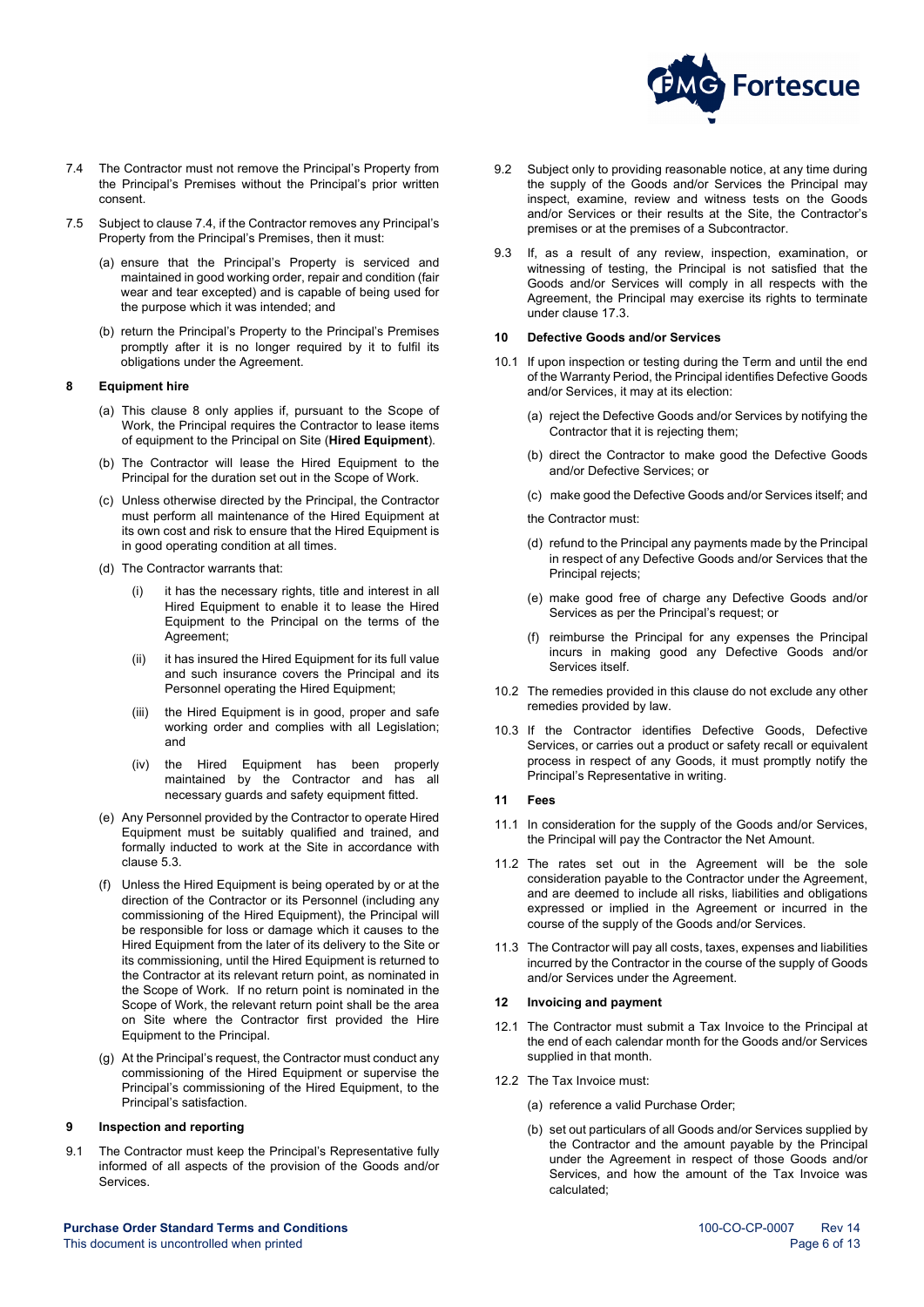

<span id="page-6-0"></span>(c) be accompanied by Proof of Delivery.

<span id="page-6-8"></span>12.3 Subject to clause [13](#page-6-0) and the Contractor's compliance with clause [12.2,](#page-5-7) the Principal will pay all Tax Invoices submitted by the Contractor by the end of the month following the month in which the Tax Invoice was received (or such other period required by Legislation).

#### **13 Withholding fees**

- 13.1 The Principal may deduct from any money due or becoming due to the Contractor under the Agreement any money due from the Contractor to the Principal, including but not limited to:
	- (a) all debts, damages, costs, expenses or any other moneys due from the Contractor or its Subcontractors to the Principal under or by virtue of any provision of the Agreement, the supply or non-supply of the Goods and/or Services, or the Contractor's presence on the Site; and
	- (b) all costs, losses, charges, damages, liquidated sums and expenses which the Principal may have paid or incurred and which, or for which, the Contractor or its Personnel is or are liable to bear, pay or make reimbursement to the Principal.

#### <span id="page-6-1"></span>**14 Representatives**

- 14.1 Unless expressly provided otherwise, all directions or any permission given on behalf of the Principal to the Contractor will be given by the Principal's Representative (or the Principal's Representative's delegate notified to the Contractor).
- 14.2 The Contractor must comply, and ensure its Personnel comply, with the directions of the Principal's Representative and Site Manager in relation to the Contractor providing the Goods and/or Services at the Site. In any matter pertaining to the safety of persons or property or the proper compliance with any Legislation which it is the Site Manager's duty to enforce, the Site Manager's decision will be final and any directions he may give must be obeyed in the manner directed.
- 14.3 The Contractor's Representative will represent and act for the Contractor at all times during the Term. The Contractor is bound by the actions of the Contractor's Representative. Matters within the knowledge of the Contractor's Representative are deemed to be within the knowledge of the Contractor.
- 14.4 The Contractor must nominate an appropriate person to receive access to the Principal's extranet site and notify the Principal in writing including the person's contact details.

## <span id="page-6-2"></span>**15 Extension of time**

- <span id="page-6-6"></span>15.1 The Contractor must immediately give the Principal written notice of all incidents, circumstances or events of any nature affecting or likely to affect the Contractor's ability to deliver the Goods and/or perform the Services by the Delivery Date.
- 15.2 Within 14 days after the date of the notice issued under clause [15.1,](#page-6-6) the Contractor must give a further notice to the Principal which must include all material details of the event and mitigating actions taken by the Contractor.
- <span id="page-6-7"></span>15.3 The Principal may grant an extension of time to the Delivery Date if the supply of the Goods and/or Services has been delayed by:
	- (a) Force Majeure; or
	- (b) any act or omission of the Principal's Representative, the Principal or its Personnel, but excluding acts or omissions

authorised or permitted under the Agreement and which are done or omitted in accordance with the Agreement.

- 15.4 If the Principal grants the Contractor an extension of time to the Delivery Date under clause [15.3\(b\)](#page-6-7) only, the Principal will reimburse the Contractor for its costs necessarily, actually, reasonably and properly incurred as a direct consequence of the delay (evidenced on an open book basis).
- 15.5 The Principal may, in its absolute discretion at any time by written notice to the Contractor, unilaterally extend the Delivery Date. The Principal is not required to exercise its discretion under this clause for the benefit of the Contractor.

#### <span id="page-6-3"></span>**16 Acceleration**

16.1 If in the opinion of the Principal, the Goods and/or Services will not be supplied by the Delivery Date, the Principal may direct the Contractor to increase its manning levels, Equipment, number of shifts or to take other action. The Contractor may claim all necessarily, actually, reasonably and properly incurred costs as a result of the direction unless the direction was issued as a consequence of an act or omission of the **Contractor** 

## <span id="page-6-4"></span>**17 Default and termination**

- <span id="page-6-12"></span>17.1 Subject to clause [36.5,](#page-12-1) if at any time a Party becomes Insolvent, the other Party may terminate the Agreement with immediate effect by giving written notice.
- <span id="page-6-9"></span>17.2 The Principal may, at any time, terminate the Agreement in whole or in part without cause at its absolute discretion by giving the Contractor written notice.
- <span id="page-6-11"></span><span id="page-6-10"></span><span id="page-6-5"></span>17.3 The Principal may terminate the Agreement in whole or in part and with immediate effect, by notice to the Contractor, if:
	- (a) the Contractor does not remedy, or provide an acceptable plan to remedy, any identified instances of Modern Slavery within the time frame specified by the Principal;
	- (b) the Contractor is in breach of claus[e 31](#page-11-1) of the Agreement;
	- (c) the Principal determines that the Agreement violates any applicable Sanction;
	- (d) the Contractor or any of its Personnel commits an act of gross negligence, wilful misconduct, fraud or dishonesty in respect of any matter in connection with the Agreement;
	- (e) the Contractor is in breach of any provision of the Agreement and the Principal determines that the breach is not capable of remedy;
	- (f) the Contractor is in breach of any provision of the Agreement which is capable of remedy and fails to remedy that breach at its own expense and to the satisfaction of the Principal within 14 days after receipt of a notice from the Principal specifying the breach; and
	- (g) the Principal is expressly entitled to exercise a right of termination under any other provision of the Agreement.
- 17.4 The Contractor may terminate the Agreement upon 30 days' written notice to the Principal if the Principal has not paid the undisputed portion of a Contractor's Tax Invoice for a period of 60 days or longer after the Tax Invoice became due under clause [12.3.](#page-6-8)
- 17.5 Without prejudice to any other rights of the Principal under the Agreement, in the event of termination under claus[e 17.2](#page-6-9) only, the Principal will pay to the Contractor: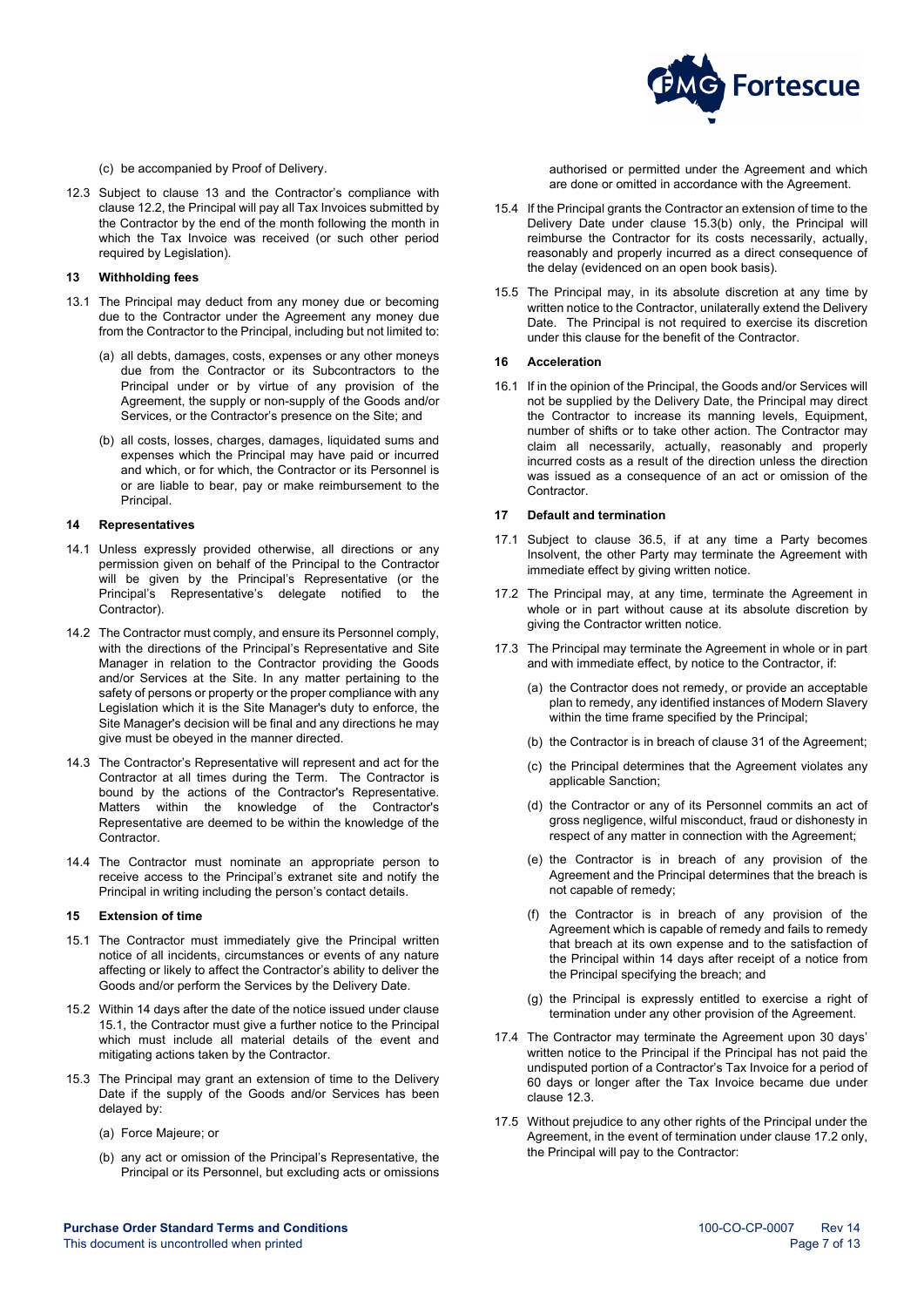

- (a) the Net Amount for Goods and/or Services provided to the Principal prior to the effective date of termination and not included in any previous payment by the Principal;
- (b) the cost of materials reasonably ordered by the Contractor for the purpose of providing the Goods and/or Services prior to the date of termination, which the Contractor is legally liable to accept and cannot otherwise utilise, but only if the materials become the property of the Principal upon payment;
- (c) reasonable and substantiated costs of demobilisation; and
- (d) necessary and reasonable costs incurred as a result of complying with any directions given by the Principal upon, or subsequent to, termination.
- 17.6 On the expiration or earlier termination of the Agreement, the Contractor must:
	- (a) cease supply of the Goods and/or performance of the Services;
	- (b) take such action as necessary or as the Principal directs, for the transfer, protection and preservation of the Principal's Property;
	- (c) use its best endeavours to mitigate and minimise the cost of termination to the Principal;
	- (d) immediately cease using all items of applicable Principal's Property, Principal's Background IP and Project IP; and
	- (e) within 14 days after termination or expiration, return to the Principal (or if requested, erase and/or destroy) all copies in any form of the Principal's Background IP and Project IP in the possession or control of the Contractor and/or its Personnel.

#### <span id="page-7-0"></span>**18 Variation to the Scope of Work**

- 18.1 A Variation must be agreed to in writing by the Parties in order for it to be valid and legally binding.
- 18.2 The Principal may request that the Contractor prepare a Variation Proposal in accordance with this clause. The Contractor must as soon as practicable (but no later than seven days) after receiving such request, submit the Variation Proposal to the Principal addressing the effect on the supply of the Goods and/or performance of the Services and the value of the proposed Variation.
- 18.3 The Contractor may initiate and submit a Variation Proposal to the Principal.
- <span id="page-7-5"></span>18.4 Following receipt of a Variation Proposal under this clause, the Principal may either:
	- (a) direct the Contractor to perform the Variation in accordance with the Variation Proposal and the value in the Variation Proposal will be added to or deducted from the Net Amount; or
	- (b) advise the Contractor that it does not accept the value in the Variation Proposal, and direct the Contractor to perform the Variation to be valued in accordance with claus[e 18.5;](#page-7-4) or
	- (c) advise the Contractor that it does not wish to proceed with the Variation.
- <span id="page-7-4"></span>18.5 If under clause [18.4\(b\),](#page-7-5) the Principal directs the Contractor to perform a Variation, the Contractor's costs necessarily, actually, reasonably and properly incurred or saved as a result of the Variation (evidenced on an open book basis) will be added to or deducted from the Net Amount.

**Purchase Order Standard Terms and Conditions**<br>
This document is uncontrolled when printed<br>
26 Page 8 of 13 This document is uncontrolled when printed

## <span id="page-7-1"></span>**19 Suspension**

- 19.1 The Principal has the right, at any time and for any reason, to suspend the Agreement or any part of the Agreement immediately. When the Contractor receives a notice of suspension from the Principal, it must suspend the performance of its obligations until such time as the Principal directs that the Agreement is no longer suspended.
- 19.2 Either Party may terminate the Agreement upon 30 days' written notice to the other Party if the Principal suspends the Agreement for a period of three consecutive months or longer.

#### <span id="page-7-2"></span>**20 Insurance**

<span id="page-7-3"></span>20.1 The Contractor must, before commencing the supply of Goods and/or Services, effect and maintain the following insurances:

#### (a) **Workers' Compensation insurance**.

- (i) The Contractor must insure its liability against all Employees Claims and the insurance must, unless otherwise prohibited by the Legislation in the relevant legal jurisdiction:
	- A. comply with all Legislative requirements including providing any compulsory statutory workers' compensation benefits, as required by law in the relevant legal jurisdiction applicable to the Contractor and all Subcontractors;
	- B. provide common law liability as required by law in the relevant legal jurisdiction applicable to the Contractor and all Subcontractors;
	- C. be extended to include a principal's indemnity extension in favour of the Principal for statutory and common law benefits including a waiver of subrogation in favour of the Principal and its Related Bodies Corporate; and
	- where the Goods and/or Services require any of the Contractor's Personnel to attend Site, extend to include Industrial Disease Common Law.
- (ii) Unless otherwise prohibited by the Legislation applicable to the relevant Subcontractors or their subcontractors in the applicable legal jurisdiction, the Contractor must ensure that all Subcontractors and their subcontractors take out Workers' Compensation insurance which is extended to include a principal's indemnity extension in favour of the Principal including a waiver of subrogation (whether in addition to or in the place of Contractor). The Contractor must keep copies of its Subcontractor's and their subcontractor's Worker's Compensation insurance certificates of currency which clearly demonstrate a principal's indemnity extension in favour of the Principal, and provide a copy of the certificates of currency to the Principal within seven days of the Principal's written request
- (b) **Industrial Disease insurance**. Where the Goods and/or Services requires any of the Contractor's Personnel to attend any Site, the Contractor must have in force an Employers Liability Industrial Disease policy covering specified diseases arising from employment in any mine or mining operation pursuant to the *Workers' Compensation & Injury Management Act 1981* (WA).;
- (c) **Public and product liability insurance**. The Contractor must insure against all Third Party Claims and the insurance must: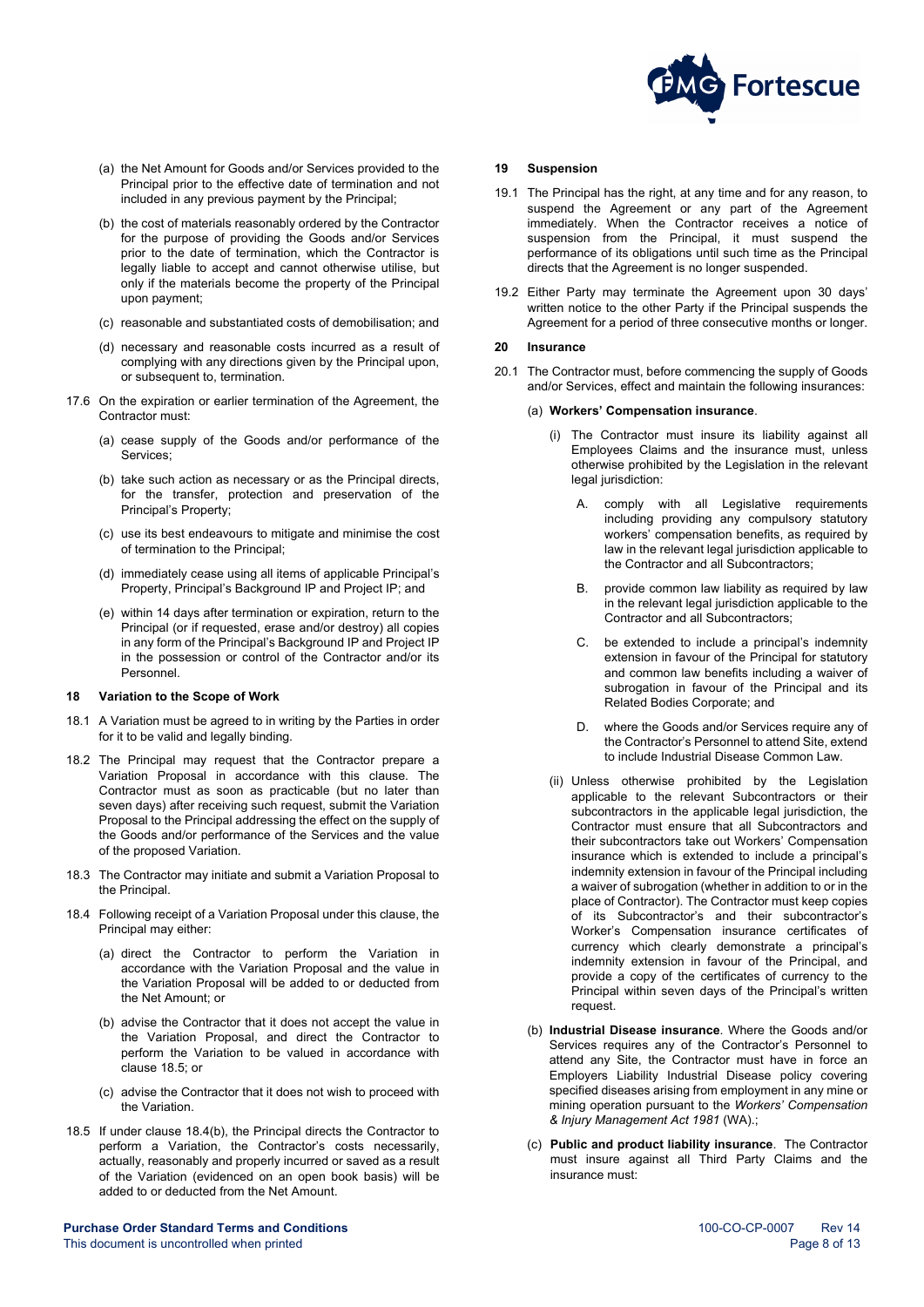- 
- (i) provide cover for general public and products liability to a limit of not less than \$20,000,000 in respect of any one occurrence arising out of the same or original cause and unlimited in the aggregate for public liability as to the number of claims but limited in the aggregate to \$20,000,000 for products liability;
- (ii) include a principal's indemnity extension in favour of the Principal with respect to the liability incurred as a result of the acts or omissions of the Contractor; and
- (iii) provide a waiver of subrogation in favour of the **Principal**
- (d) **Motor vehicle insurance.** If the Scope of Work requires the Contractor to use or provide use of motor vehicles (including hire vehicles), the Contractor must;
	- (i) ensure that all motor vehicles used or brought onto the Site are kept licensed in accordance with any Legislation;
	- (ii) insure against Third Party Claims under a motor vehicle third party liability policy with a limit of liability not less than \$30,000,000;
	- (iii) include a principal's indemnity extension in favour of the Principal with respect to the liability incurred as a result of the acts or omissions of the Contractor; and
	- (iv) provide a waiver of subrogation in favour of the Principal.
- (e) **Professional indemnity insurance**. Where the Services include professional services as nominated in the Agreement, the Contractor must take out professional indemnity insurance in respect of the supply of the Services to cover for liability to a limit of not less than \$5,000,000 (with a maximum deductible of \$100,000) in relation to any one claim, and \$10,000,000 in the aggregate;
- (f) **Equipment insurance**. The Contractor must insure all items of the Equipment that the Contractor brings onto Site for an amount of not less than its market value. Where the Contractor is attending the Site, the insurance must:
	- (i) include a principal's indemnity extension in favour of the Principal with respect to the liability incurred as a result of the acts or omissions of the Contractor; and
	- (ii) provide a waiver of subrogation in favour of the Principal;
- (g) **Marine transit insurance.** If the Scope of Work provides that the Contractor is responsible for transportation of Goods to the Site (or another delivery point as nominated by the Principal in writing), the Contractor must affect goods in transit (carrier) insurance to cover all liabilities for loss or damage to such Goods for 100 per cent of the replacement value; and
- (h) any other insurances required by Legislation or regarded as Good Industry Practice.
- 20.2 The Contractor must provide evidence of the currency of insurance to the Principal at any time upon request.
- 20.3 The Contractor must ensure any Subcontractor engaged by the Contractor in relation to the Goods and/or Services effects and maintains the insurances nominated in clause [20.1](#page-7-3) and provides current and compliant certificates of insurance to the Contractor for its records.
- 20.4 The Contractor is responsible for paying the deductible for any of the Contractor Insurance in the event that there is a

**Purchase Order Standard Terms and Conditions** 100-CDCP-0007 Rev 14 This document is uncontrolled when printed **Page 9 of 13** and 2008 and 2008 and 2008 and 2008 and 2008 and 2008 and 2008 and 2008 and 2008 and 2008 and 2008 and 2008 and 2008 and 2008 and 2008 and 2008 and 2008 and 2008 an



**Fortescue** 

- 20.5 If the Contractor fails to effect or maintain any of the Contractor Insurance, or have any Subcontractor effect or maintain any insurances, as specified in this clause, then the Principal may at the Contractor's cost:
	- (a) effect and maintain that insurance;
	- (b) pay the necessary premiums; and
	- (c) recover from the Contractor the amount paid by the Principal under this clause.

## <span id="page-8-0"></span>**21 Title and risk**

- 21.1 Title in any Goods passes to the Principal on the earlier of when the Principal pays for the relevant Goods or when such Goods are delivered to the Site.
- 21.2 To the extent permitted by law, the Contractor enters onto the Site and supplies the Goods and/or Services under the Agreement at its own risk. Risk in any Goods remains with the Contractor until delivery to the Principal.

## <span id="page-8-1"></span>**22 Liability and indemnities**

- 22.1 The Contractor is liable for and must hold harmless and indemnify on demand the Principal, its Personnel, and its Related Bodies Corporate, from and against any and all suits, actions or administrative proceedings, claims, demands, losses, damages, defects and costs and expenses of any nature, including legal fees and expenses, arising in any manner out of or in any way in connection with the acts or omissions of the Contractor or its Personnel under or in connection with the provision of the Goods and/or Services or the Agreement (including the infringement of any third party's Intellectual Property Rights), whether or not the acts or omissions are in tort (including negligence), breach of contract or otherwise regarding the Agreement, except to the extent that the loss is caused by the negligence, acts or omissions of the Principal or its Personnel.
- <span id="page-8-4"></span>22.2 Notwithstanding anything in the Agreement to the contrary but subject to clause [22.3,](#page-8-3) neither Party will be liable to the other for any Excluded Loss.
- <span id="page-8-3"></span>22.3 The exclusion of liability in clause [22.2](#page-8-4) does not apply in relation to liability of the Contractor:
	- (a) in respect of the injury or death of any person;
	- (b) in respect of any Third Party Claims;
	- (c) in respect of any Employee Claims;
	- (d) for any act or omission of fraud, criminal act, dishonesty, wilful misconduct or misrepresentation of the Contractor and/or any of its Personnel;
	- (e) for any penalty imposed for breach of Legislation or licence in connection with the supply of the Goods and/or Services by the Contractor;
	- (f) for breach of clauses [23,](#page-8-2) [24,](#page-9-0) [30,](#page-11-0) [31.1](#page-11-6) o[r 31.2;](#page-11-7)
	- (g) for any loss arising from an occurrence which should be covered by a policy of insurance in the name of the Contractor required under the Agreement; or
	- (h) which, by law, the Contractor cannot contract out of.

## <span id="page-8-2"></span>**23 Intellectual property**

23.1 The Principal acknowledges that the Contractor remains the owner of the Contractor's Background IP.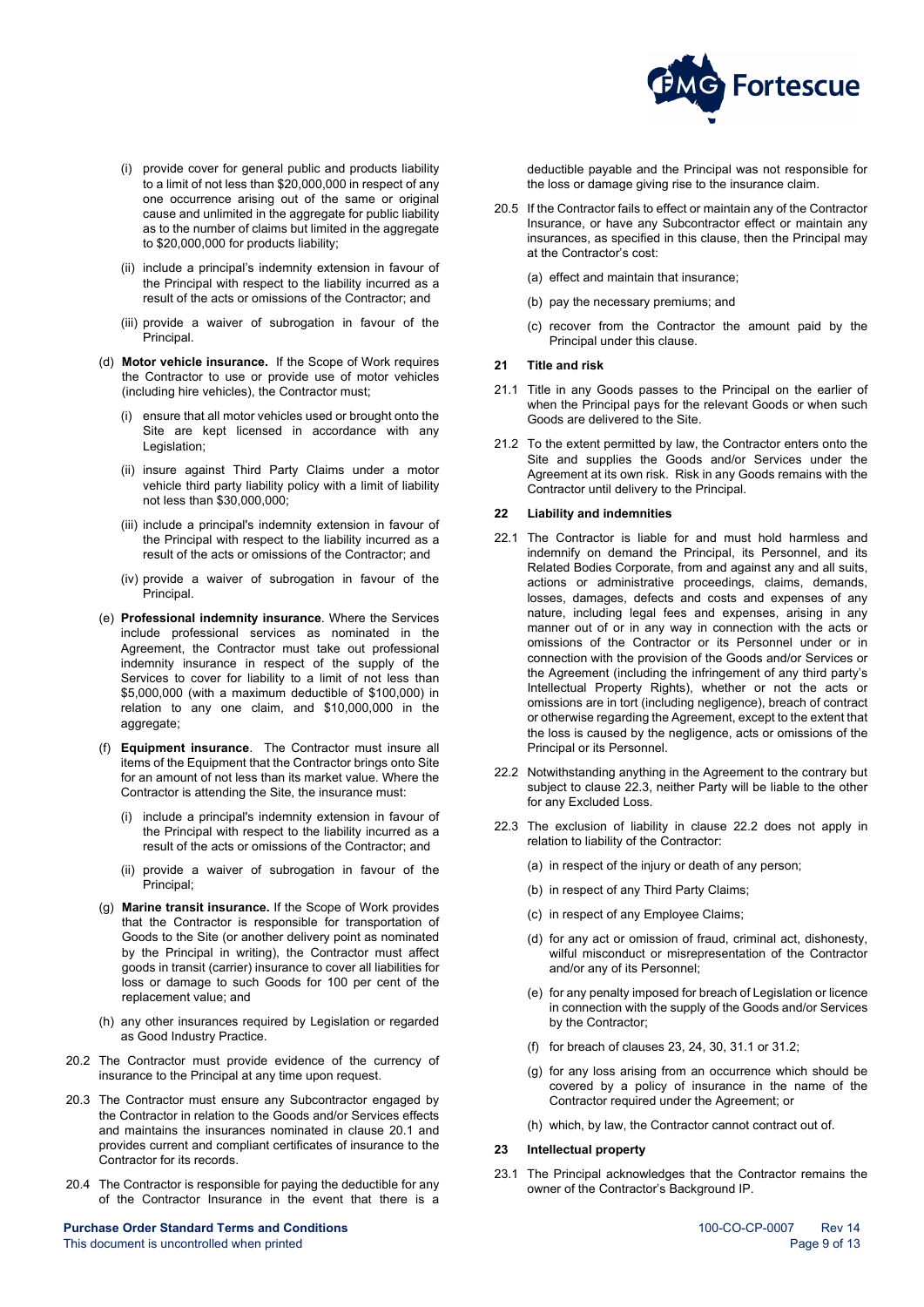

- 23.2 The Contractor acknowledges that the Principal remains the owner of the Principal's Background IP.
- <span id="page-9-1"></span>23.3 The Contractor grants to the Principal a perpetual, irrevocable, non-exclusive and royalty free licence for the Principal and the Principal's Personnel to use, adapt, modify and copy the Contractor's Background IP to the extent necessary to:
	- (a) complete the installation of, maintain, operate, make improvements to, repair and alter the Goods; and
	- (b) exercise the Principal's rights with respect to the Project IP.
- 23.4 The Principal may assign or grant a sub-licence of the licence granted to it under claus[e 23.3.](#page-9-1)
- <span id="page-9-2"></span>23.5 The Contractor acknowledges and agrees that all Project IP is vested in the Principal and is the Principal's property as and when created and the Contractor hereby assigns all rights, title and interest in and to the Project IP to the Principal.
- 23.6 The Principal grants to the Contractor a non-exclusive, nontransferable, revocable and royalty free licence to use the Principal's Background IP and Project IP for the sole purpose of providing the Goods and/or Services.
- 23.7 The Contractor must not disclose, reproduce or otherwise deal with the Project IP or Principal's Background IP, or allow any other person to do the same, for any purpose other than to provide the Goods and/or Services.
- 23.8 The Contractor agrees that any Subcontract it enters into in relation to the Agreement must contain a condition that the Subcontractor agrees to assign to the Principal:
	- (a) use of any Contractor's Background IP as stipulated in claus[e 23.3;](#page-9-1) and
	- (b) all Intellectual Property Rights in any Project IP created by it for the purposes of the Agreement.
- 23.9 The Contractor agrees to:
	- (a) notify the Principal as soon as it becomes aware of any suspected, threatened or actual infringement of any Intellectual Property Rights in the Project IP or the Principal's Background IP;
	- (b) provide all assistance the Principal may request to protect the Intellectual Property Rights in the Project IP or the Principal's Background IP; and
	- (c) provide all assistance in defending or prosecuting (as the case may be) any such infringement.
- 23.10 To the extent that any person has Moral Rights in the Contractor's Background IP or the Project IP, the Contractor must obtain or procure all consents or waivers from the individual creator necessary to ensure that the Principal may do or authorise any acts or omissions consistent with:
	- (a) the licence granted in relation to the Contractor's Background IP under claus[e 23.3;](#page-9-1) and
	- (b) the Principal's ownership of the Project IP under clause [23.5,](#page-9-2)
	- without infringing any Moral Rights.
- 23.11 The Contractor warrants that:
	- (a) it owns the Intellectual Property Rights in the Contractor's Background IP and that the use of the Contractor's Background IP does not and will not infringe any rights of third parties (including, without limitation, any Intellectual Property Rights);

**Purchase Order Standard Terms and Conditions**<br>
This document is uncontrolled when printed<br>
21 Page 10 of 13 This document is uncontrolled when printed

- (b) the provision of the Goods and/or Services or the use of the Goods (incorporated with the Principal's Property, or otherwise) by or on behalf of the Principal does not and will not infringe the rights (including Intellectual Property Rights) of any third party;
- (c) it will, at no further cost to the Principal, procure all licences and consents to use any Intellectual Property Rights of a third party which are necessary to provide the Goods and/or Services or enable the Goods (incorporated with the Principal's Property, or otherwise) to be used by or on behalf of the Principal;
- (d) the Project IP does not and will not infringe any rights of third parties (including, without limitation any Intellectual Property Rights); and
- (e) the Contractor has the right to assign all Project IP to the Principal in accordance with clause [23.5.](#page-9-2)
- 23.12 The Contractor's obligations set out in this clause [23](#page-8-2) survive the suspension, termination, expiry or completion of the Agreement. If the Contractor sells any of the Contractor's Background IP or any enhancement to the Contractor's Background IP then the Contractor must ensure that these obligations bind each successor in title to the Contractor's Intellectual Property Rights, so far as is relevant to, or required by, the Agreement.

## <span id="page-9-0"></span>**24 Confidentiality**

- 24.1 The Contractor acknowledges:
	- (a) the Confidential Information is valuable to the Principal and has commercial value;
	- (b) the Principal will suffer loss if the Contractor discloses, or permits the disclosure of, any of the Confidential Information in contravention of the Agreement; and
	- (c) that the Confidential Information remains the property of the Principal at all times and the Contractor and the Contractor's Personnel do not have any proprietary or other interest in the Confidential Information.
- 24.2 The Contractor must, subject to the terms of the Agreement, at all times:
	- (a) keep the Confidential Information secret and preserve its confidential nature;
	- (b) not use Confidential Information for any purpose other than the purpose of performing the Services;
	- (c) not reverse engineer, decompile or disassemble any Confidential Information; and
	- (d) only copy or reproduce Confidential Information for the purpose of performing the Services, or with the written consent of the Principal.
- 24.3 The Contractor must not disclose any Confidential Information to any person except:
	- (a) with the prior written approval of the Principal, which consent may be withheld in its discretion;
	- (b) to its Personnel, its Related Body Corporate and their Personnel but only to the extent necessary for the performance of the Services;
	- (c) to its legal advisors, financial advisors or legal advisors of its financial advisors;
	- (d) if it is required to do so by Legislation, a Government Authority or by a stock exchange; or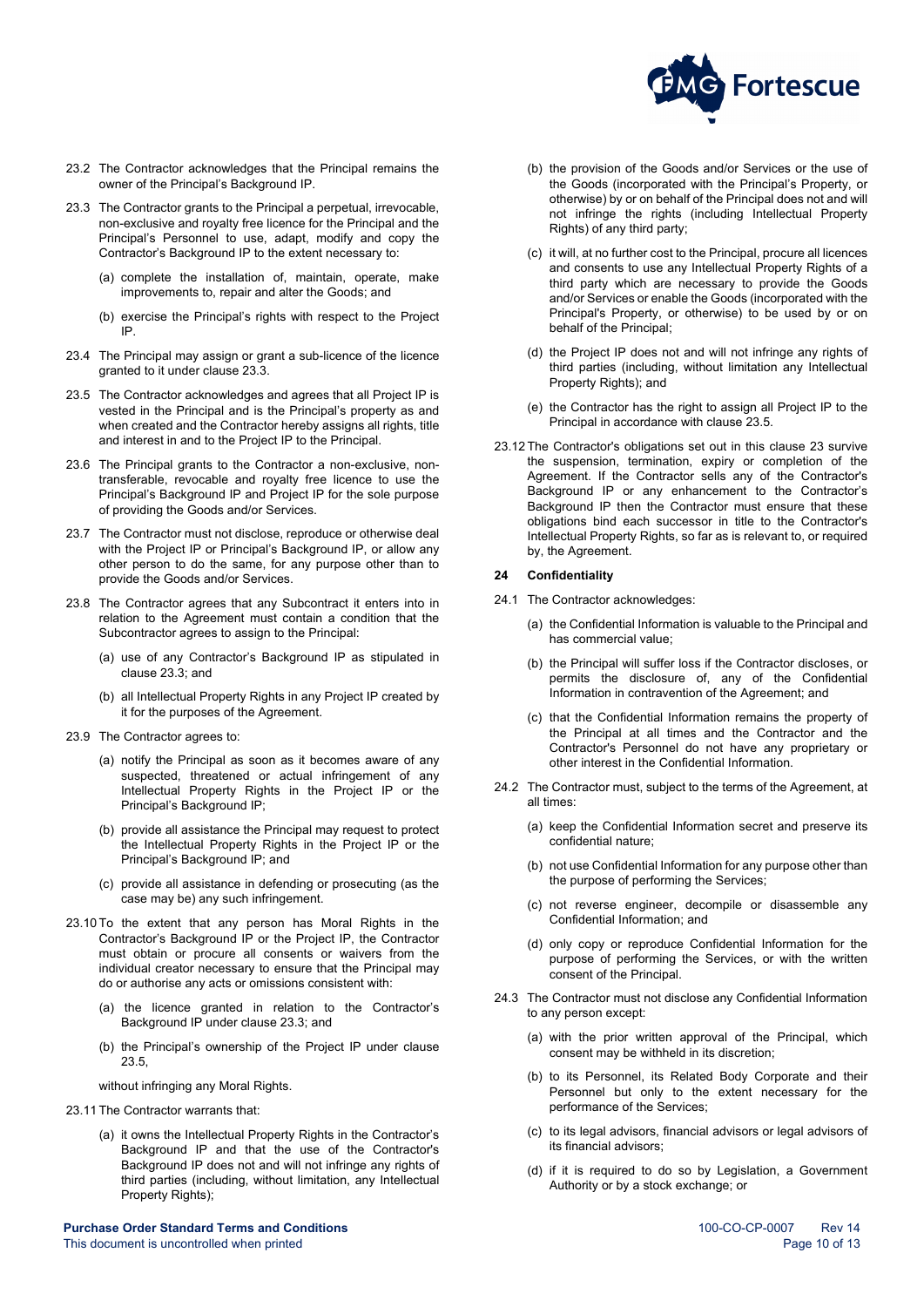

- (e) to any third party but only to the extent necessary for the performance of the Services.
- 24.4 The Contractor must ensure that any Contractor's Personnel directly or indirectly involved in any capacity in the performance of the Services or that has, or may have, access to any Confidential Information must, prior to being provided with access to any such Confidential Information, execute an undertaking in a form approved by the Principal and deliver the executed undertaking to the Principal before the information is provided to or accessed by the Contractor's Personnel.
- 24.5 The Contractor must ensure that any of its Personnel or any third party receiving Confidential Information under this clause 24 from the Contractor does not disclose that information. The Contractor is, and remains, liable for any breaches of confidentiality by the Contractor's Personnel.
- 24.6 If the Contractor becomes aware of any unauthorised access to, use or disclosure of Confidential Information, or any suspected or possible breach of the Agreement, the Contractor must do the following:
	- (a) immediately notify the Principal in writing giving details of the suspected or possible breach;
	- (b) do everything necessary to remedy the unauthorised access to, use or disclosure of the Confidential Information, or to prevent the suspected or possible breach of the confidentiality provisions in the Agreement;
	- (c) comply with all lawful written Directions from the Principal in relation to the actual, suspected or possible breach of the Agreement; and
	- (d) give the Principal all assistance required in connection with proceedings which Principal may institute against any person for breach of confidence or otherwise.
- 24.7 The Principal may disclose the Agreement, the Fees and all information relating to the Agreement without the consent of the Contractor to:
	- (a) any professional advisors of the Principal including to its legal advisors or financial advisors;
	- (b) the professional advisors of the Principal's financial advisors;
	- (c) the Principal's Financiers, potential Financiers and any advisors to the Principal's Financiers or potential Financiers;
	- (d) the auditor of the Principal; or
	- (e) a bona fide prospective purchaser of the Principal or the business of the Principal provided that such bona fide prospective purchaser agrees to keep the terms of the Agreement confidential in accordance with this clause [24.](#page-9-0)

## <span id="page-10-0"></span>**25 Conflict of interest**

25.1 The Contractor must, and must ensure its Personnel, declare any Conflict of Interest prior to entering into any agreements with the Principal, and in any event as soon as a Conflict of Interest comes to the attention of the Contractor.

## <span id="page-10-1"></span>**26 Taxes**

26.1 If GST has application to any supply made by the Contractor under or in connection with the Agreement, the Contractor may, in addition to the consideration payable or to be provided for the supply, subject to issuing a Tax Invoice, recover from the Principal an additional amount on account of GST, such amount to be calculated by multiplying the amount or

**Purchase Order Standard Terms and Conditions** 100-CDCP-0007 Rev 14 This document is uncontrolled when printed **Page 11** of 13

consideration payable or to be provided by the Principal for the supply by the prevailing GST rate.

26.2 Should any taxes (other than GST) be levied on, in respect of, or in relation to, the Goods and/or Services these will be to the Contractor's account. The Contractor will be responsible for the payment of those taxes and will provide documentary evidence of the payment of those taxes if made on the Principal's behalf.

#### <span id="page-10-2"></span>**27 Assignment and subcontracting**

27.1 The Contractor must not assign or subcontract any part or the whole of its obligations under the Agreement except with the prior written consent of the Principal (which must not be unreasonably withheld).

## <span id="page-10-3"></span>**28 Force Majeure**

- 28.1 If a Party is prevented from carrying out the whole or any part of its material obligations under the Agreement by reason of Force Majeure, that Party must immediately give written notice to the other Party. The affected Party must keep the other Party informed of any changes in the circumstances causing the Force Majeure.
- 28.2 The obligations of the affected Party, so far as they are materially affected by Force Majeure, will be suspended for the period that the Force Majeure persists and the affected Party will not be in default under the Agreement. The affected Party must use its best endeavours to remedy or mitigate the effect of any Force Majeure and comply with its obligations under the Agreement.
- 28.3 Where the affected Party is the Contractor, the Principal is not liable or obliged to provide any financial relief to the Contractor as a result of a Force Majeure.
- 28.4 Notwithstanding any provision of the Agreement, if the Force Majeure causes the suspension of the Contractor's obligations for a continuous period of 3 months or a cumulative period of 6 months in any 12-month period, either Party may terminate the Agreement by written notice to the other Party.

## <span id="page-10-4"></span>**29 Modern Slavery**

- 29.1 The Principal works to comply with the requirements of the *Modern Slavery Act 2018* (Cth) and expects the same of its contractors.
- <span id="page-10-7"></span><span id="page-10-6"></span><span id="page-10-5"></span>29.2 The Contractor warrants that:
	- (a) it investigates the risk of Modern Slavery within its operations, and those of its supply chain;
	- (b) it assesses and addresses risks regarding Modern Slavery, including implementing appropriate due diligence and remediation programs;
	- (c) it will notify the Principal as soon as possible of any confirmed instances of Modern Slavery and the actions undertaken by the Contractor to remedy the issue;
	- (d) it has all the necessary processes, procedures, investigations and compliance systems in place to undertake the actions in clause[s 29.2\(a\)](#page-10-5) to [29.2\(c\);](#page-10-6)
	- (e) upon request, the Contractor will provide evidence to the satisfaction of the Principal which validates the Contractor's compliance with this clause;
	- (f) upon request, the Contractor will permit the Principal's Personnel or its nominated representatives to undertake verification activities to validate the Contractor's compliance with this clause, including access to the Contractor's premises and records as required; and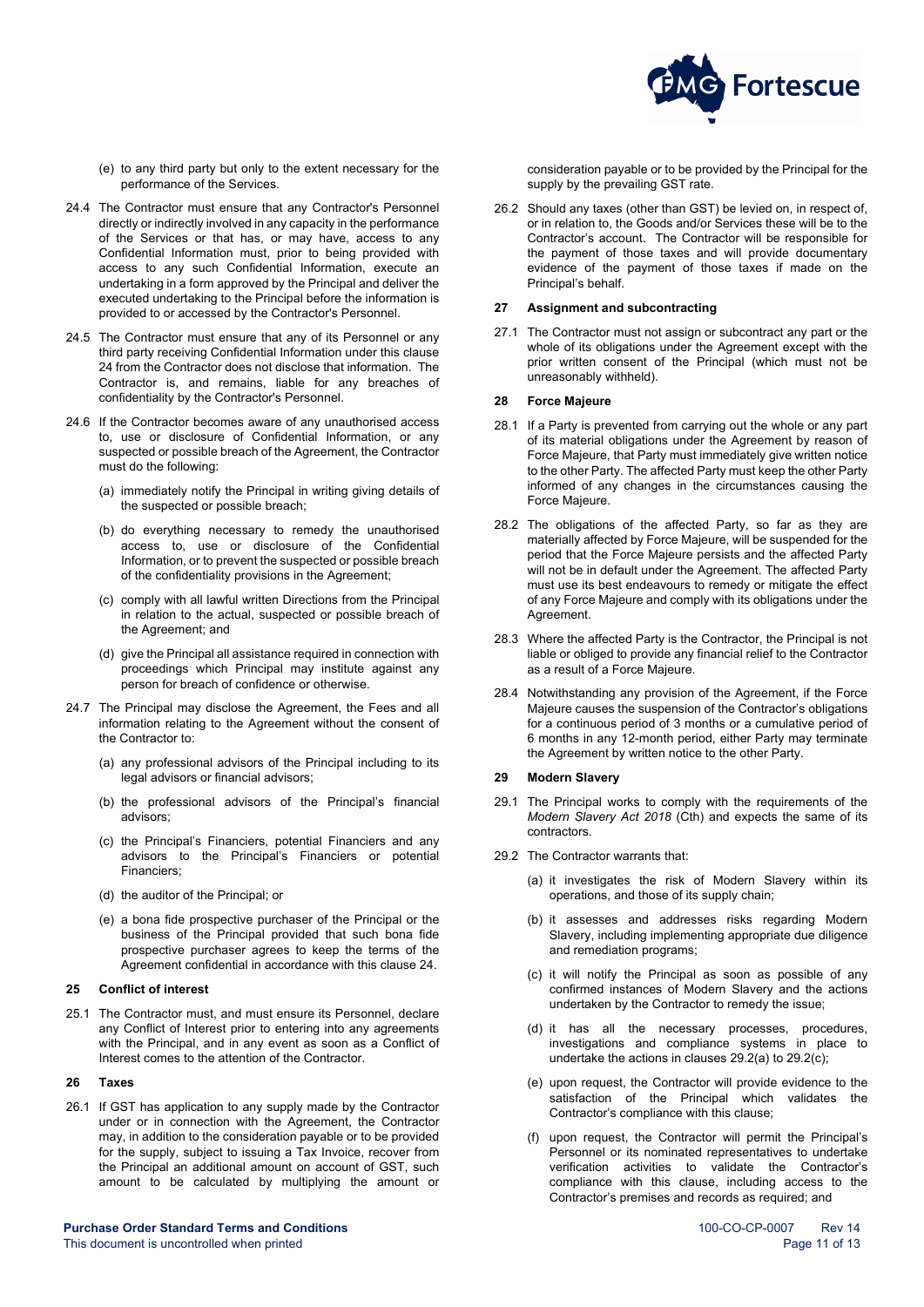

- (g) it will include a clause similar to this clause [29.2](#page-10-7) in all contracts it enters into with its suppliers.
- 29.3 In the event that the Contractor does not remedy, or provide an acceptable plan to remedy, any identified instances of Modern Slavery within the time frame specified by the Principal, the Principal reserves the right to terminate the Agreement in accordance with clause [17.3\(a\).](#page-6-10)

#### <span id="page-11-0"></span>**30 Bribery and corruption**

- <span id="page-11-8"></span>30.1 The Contractor must not, and must procure that its Personnel do not:
	- (a) pay or accept any commissions or fees, or make or accept any payments or rebates to or from any employee or officer of the Principal or its Related Bodies Corporate, or favour any of those persons with gifts or entertainment of unusual or substantial value, or enter into any business arrangements with any of those persons, that would result in a detriment to the Principal or is contrary to fair dealing; and
	- (b) provide or offer to provide a benefit (which is not legitimately due) to a public official (including a foreign public official) in order to retain or obtain a business advantage.
- 30.2 The Contractor must, and must ensure that its Personnel, immediately report to the Principal any offer, payment, rebate or other benefit, or any receipt of any payment, benefit or rebate of the kind referred to in clause [30.1.](#page-11-8)

## <span id="page-11-1"></span>**31 Sanctions**

- <span id="page-11-6"></span>31.1 The Contractor hereby warrants and represents that the Contractor and all of its Personnel, Related Bodies Corporate, Subcontractors and suppliers:
	- (a) are not a Sanctioned Person;
	- (b) are not violating any Sanctions applicable to it; and
	- (c) are not engaging with a Sanctioned Person.
- <span id="page-11-7"></span>31.2 If the Contractor:
	- (a) provides incorrect information in connection with the Sanctions;
	- (b) breaches any provision of the Agreement relating to Sanctions; or
	- (c) its Personnel, its Related Body Corporate, or any of its suppliers or Subcontractors becomes a Sanctioned Person,

it must immediately give notice to the Principal and the Principal may:

- (d) immediately terminate the Agreement and any or all Purchase Orders under claus[e 17.3\(](#page-6-5)[b\);](#page-6-11) and
- (e) claim compensation from the Contractor for any damages or losses which it suffers.
- 31.3 Without limiting any remedy to which the Principal might otherwise be entitled, the Principal may terminate the Agreement if it determines that the Agreement violates any applicable Sanction.

## <span id="page-11-2"></span>**32 Dispute resolution**

32.1 If an issue or dispute arises in connection with the Agreement, the Parties agree, prior to the initiation of any legal proceedings, to use their reasonable endeavours to reach a resolution of the dispute.

**Purchase Order Standard Terms and Conditions** 100-CDCP-0007 Rev 14 This document is uncontrolled when printed **Page 12** of 13

- 32.2 If the dispute has not been resolved within 30 days after the Parties first convene to resolve the dispute, either Party may commence legal proceedings in connection with that dispute in any Western Australian court of competent jurisdiction.
- 32.3 Despite the existence of a dispute, the Contractor must continue without delay to perform its obligations under the **Agreement**
- 32.4 Nothing in this clause prevents either Party from applying to a court for urgent injunctive relief.

## <span id="page-11-3"></span>**33 Notices**

- 33.1 Any notice, approval, consent or other communication in relation to the Agreement must:
	- be in writing and signed by the Party sending it (or on that Party's behalf);
	- (b) be marked for the attention of:
		- (i) in the case of a notice to the Principal, the Principal's Representative;
		- (ii) in the case of a notice to the Contractor, the Contractor's Representative; and
		- (iii) be left at or sent by prepaid ordinary post to the last notified address of the Party, or sent by email to the last notified email address of the Party.
- 33.2 A notice, approval, consent or other communication is taken to be received by the addressee:
	- (a) upon actual receipt when hand delivered;
	- (b) in the case of email, at the time in the place to which it is sent equivalent to the time shown on the automatic receipt notification received by the Party sending the email; or
	- (c) in the case of posting, three business days after posting to an address within Australia and on the fifth business day after the date of posting by airmail to an address outside of Australia.

#### <span id="page-11-4"></span>**34 Coordinate datum compliance**

34.1 To the extent that the use of coordinate datum is applicable to the supply of Goods and/or Services, the Contractor must reference the applicable coordinate datum in its reports, deliverables and metadata. For clarity, and by way of example only, such reference may be in the form "Datum GDA1994, Projection MGA zone50", "Datum GDA2020 Projection MGA zone 50", "Datum GDA1994 LatLong", or "Datum GDA2020 LatLong".

#### <span id="page-11-5"></span>**35 Personal property and security**

- 35.1 Unless the context otherwise requires, terms and phrases defined in the PPSA have the same meaning in this claus[e 35.](#page-11-5)
- 35.2 The Contractor must not assign all or any of its rights under the Agreement, or create or allow any security interest under the PPS Law to subsist over the Agreement, without the prior written approval of the Principal.
- 35.3 The Principal is not obliged to give the Contractor notice under the PPS Law (including notice of a verification statement) unless the Principal is required by the PPS Law to provide the notice.
- <span id="page-11-9"></span>35.4 Neither the Principal nor the Contractor will disclose information of the kind mentioned in section 275(1) of the PPSA and the Contractor will not authorise, and must ensure that its Personnel do not authorise, the disclosure of such information.